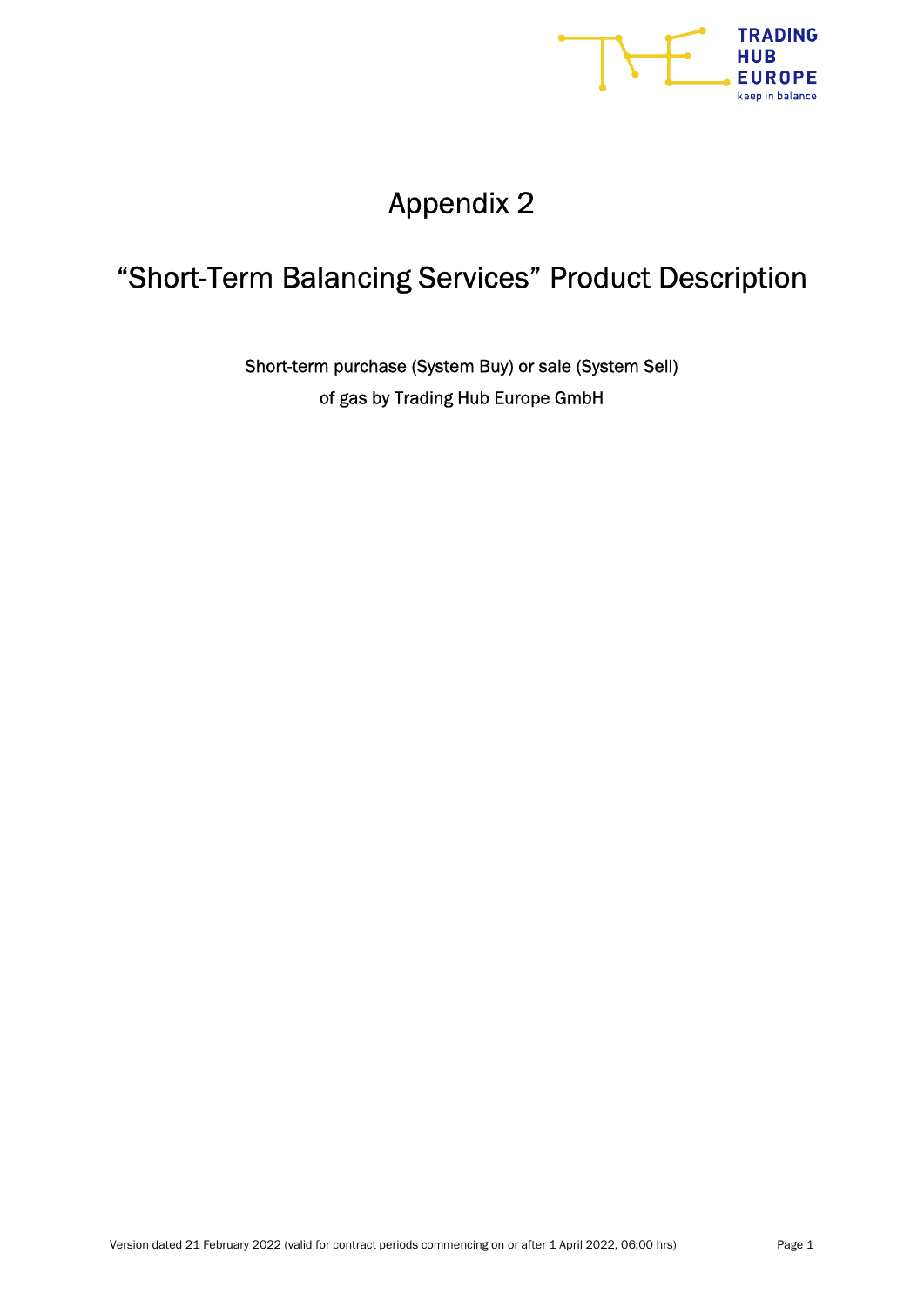

## List of contents

| $\overline{2}$ |                                                                     |  |
|----------------|---------------------------------------------------------------------|--|
| $\overline{3}$ |                                                                     |  |
| $\overline{4}$ |                                                                     |  |
| 5              |                                                                     |  |
| 6              |                                                                     |  |
| $\overline{7}$ | Provider's Duty to Prove Compliance with Contractual Obligations  9 |  |
| 8              |                                                                     |  |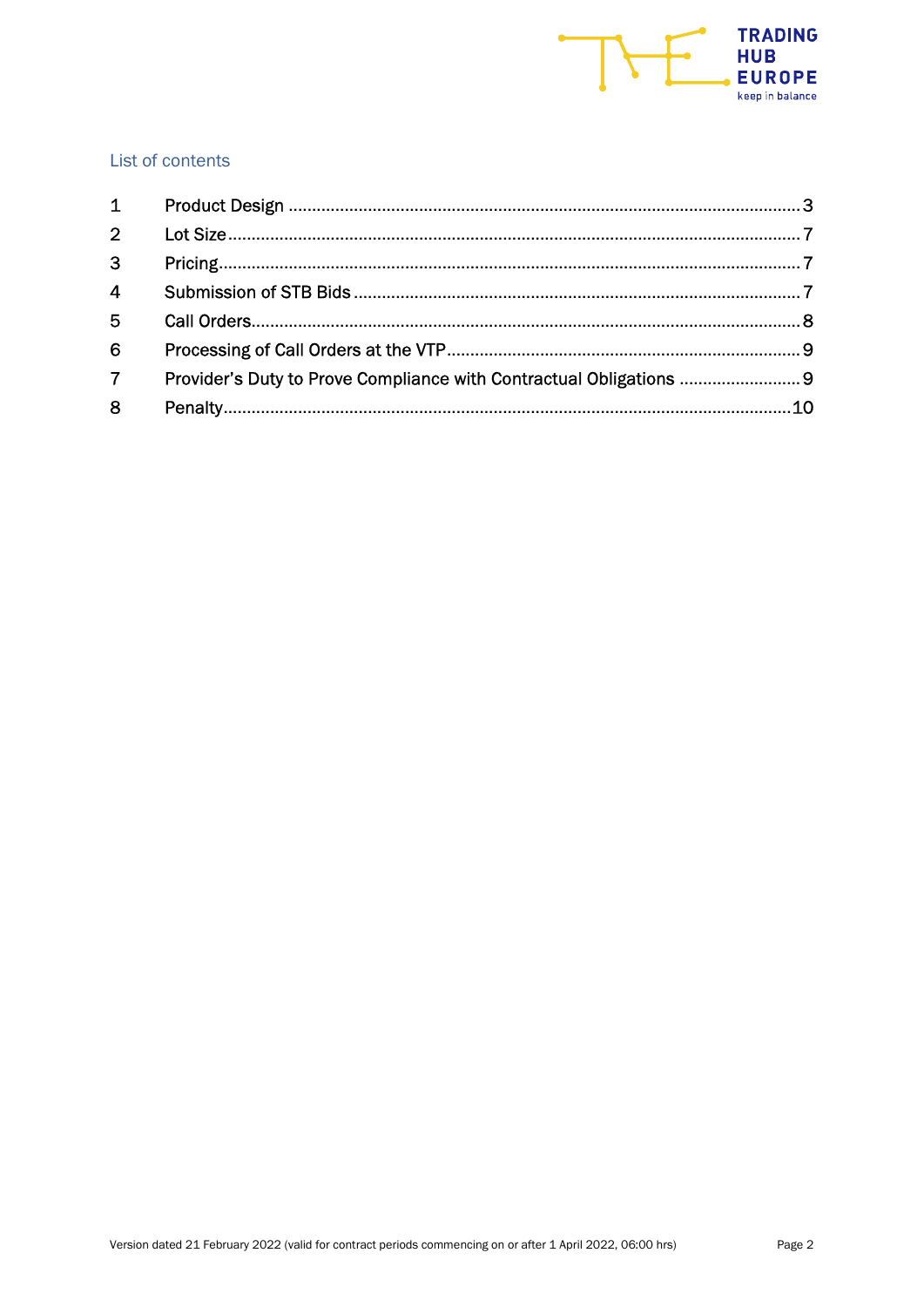

#### 1 Product Design

- (1) This Product Description sets out the arrangements governing the Short-Term Balancing Services Product ("STB Product"). Providers who contract with the market area manager Trading Hub Europe GmbH ("MAM") for the STB Product undertake to supply (System Buy) or receive (System Sell) a specified gas quantity at a constant hourly rate in accordance with the provisions set out in this Product Description on receiving an instruction to this effect from the MAM ("Call Order"), starting from the relevant hour from which the Provider is instructed to supply (System Buy) or receive (System Sell) gas ("Call Hour") as stated in the corresponding Call Order, up until the end of the relevant gas day, i.e. for a maximum of 24 hours per gas day and a minimum of 1 hour per gas day<sup>1</sup> (the "Contract Period"). Except where a Call Order is issued in respect of the last hour of a gas day only, the STB Product does not involve the supply (System Buy) or receipt (System Sell) of gas during specified individual hours of a gas day. The Provider has an obligation to ensure that it will supply (System Buy) or receive (System Sell) an instructed gas quantity on the instructed gas day from the relevant Call Hour onwards, provided the MAM issues the relevant Call Order in good time in accordance with section 5 below and in compliance with the Call Lead Time specified by the Provider pursuant to section 4 (2) below.
- (2) In its call for bids on the tender platform, the MAM shall specify one or more gas qualities or Balancing Zone(s) or Balancing Sector(s) within the Balancing Zone(s) (as the case may be) within the meaning of section 3 (2) of the Terms and Conditions for External Balancing Actions where the Provider offers to supply or receive gas ("Delivery Location"). When submitting a bid in accordance with section 4 below, the Provider will then specify the relevant Balancing Zone where the Provider offers to supply or receive gas ("Delivery Location") and, in addition – if requested by the MAM – the relevant Balancing Sector. All gas to be supplied (System Buy) or received (System Sell) by the Provider in accordance with sections  $1(3)$  and/or  $1(4)$  below shall be supplied or received in the said Balancing Zone or Balancing Sector. If, when submitting a bid in response to a tender not relating to one or several Balancing Sector(s) defined by the MAM, the Provider voluntarily also names a specific Balancing Sector or a specific entry or exit point, the Provider's obligations shall nevertheless relate to the entire Balancing Zone referred to by the Provider.
- (3) When issuing a Call Order, the Provider shall cause the required physical effect via its balancing group(s) by making corresponding nominations or renominations in respect of cross-border interconnection points, virtual interconnection points within the meaning of Article 19 (9) of Regulation (EU) 2017/459 of 16.03.2017 (Network Code on Capacity

Version dated 21 February 2022 (valid for contract periods commencing on or after 1 April 2022, 06:00 hrs) Page 3

<sup>1</sup> On days when the clocks change from or to daylight saving time, a Call Period may comprise up to 25 or 23 hours, respectively.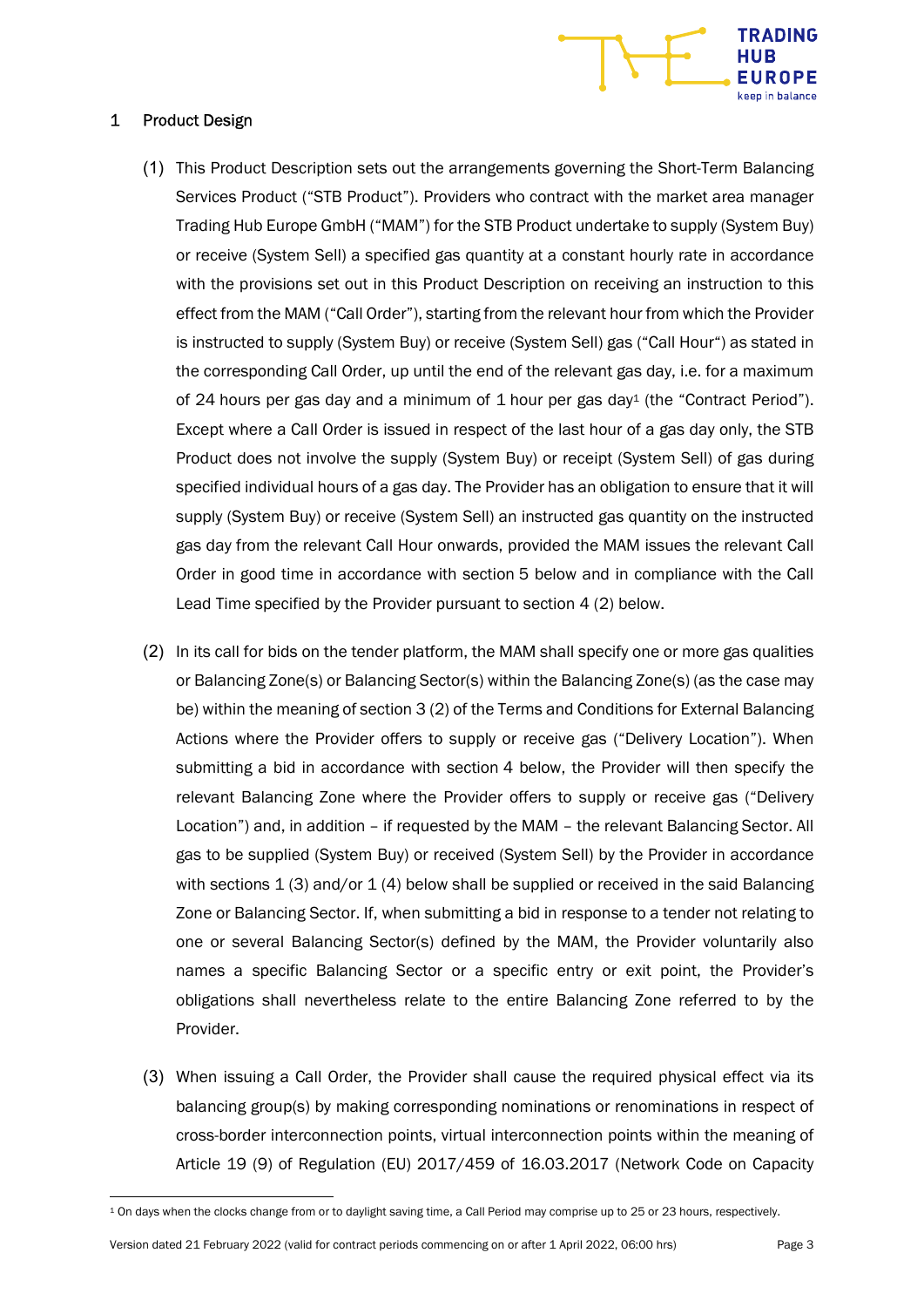

Allocation Mechanisms) or storage connection points so as to initiate physical inputs or offtakes of gas in accordance with sections  $1(1)$  and  $1(2)$  above. Connection points to production facilities shall not be used for this purpose.

- (a) In so doing the Provider shall,
	- where it has agreed to supply gas to the MAM (System Buy), on balance increase its physical inputs of the "Entryso" data series type in the amount of the Call Order and/or reduce its physical offtakes of the "Exitso" data series type accordingly, or
	- where it has agreed to receive gas from the MAM (System Sell) in the Balancing Zone or Balancing Sector to which the Call Order relates, on balance increase its physical offtakes of the "Exitso" data series type in the amount of the Call Order and/or reduce its physical inputs of the "Entryso" data series type accordingly.

The required change in the Provider's physical inputs and/or offtakes shall be determined on the basis of the most recent nomination status for the Contract Period at the time of the Call Order as confirmed by the competent network operator.

The decisive factor for assessing the physical effect shall be the sum of the physical inputs (Entryso) minus the sum of the physical offtakes (Exitso) of the Provider at all entry and exit points allocated to the respective Balancing Zone or Balancing Sector. For entry and exit points which are allocated to more than one Balancing Zone or Balancing Sector, the entry and exit quantities at these entry and exit points shall as a rule be allocated in full to the Balancing Zone or Balancing Sector called, i.e. the inputs and offtakes shall not be allocated to the individual Balancing Zones or Balancing Sectors. The same input or offtake shall not be used multiple times for the purpose of causing a physical effect.

The nominations or renominations required to cause the physical effect shall be made within the (re-)nomination period of the first delivery hour for all hours of the Contract Period with a constant hourly capacity.

(b) The physical effect pursuant to paragraph (a) above shall be maintained in full throughout the entire Contract Period, i.e. nominations or renominations which result in a change, on balance, in the physical inputs and offtakes (Entryso or Exitso) of the Provider in a delivery hour contrary to the direction of the Call Order are not permitted. Notwithstanding the foregoing, a change in the physical balance of inputs and offtakes of the trading party contrary to the direction of fulfilment shall be permissible by way of exception,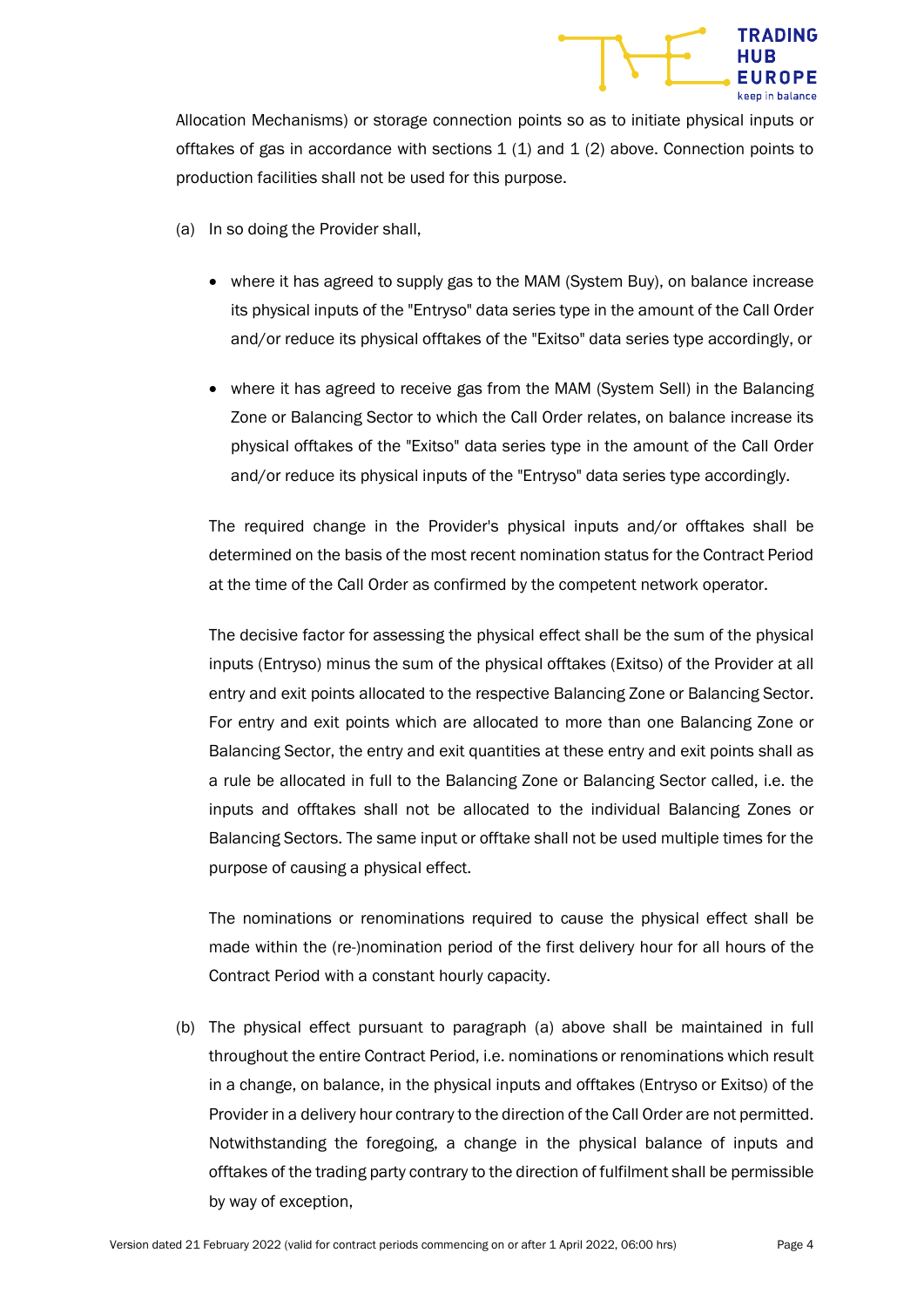

- (aa) if such change is made in fulfilment of another Call Order by the MAM for an STB or LTO product which was issued for the same or part of the Balancing Zone or Balancing Sector in a direction opposite to that in which the previous Call Order was issued;
- (bb) if such change is made for balancing purposes in order to balance a change in demand of a consumption-metered (RLM) end user allocated to a balancing group or balancing subgroup of the Provider, which occurred after the Call Order was issued by the MAM. In such cases, the Provider shall retain meaningful evidence to document the Provider's level of knowledge and the chronological processes in a manner that is comprehensible for the MAM;
- (cc) if such change results from the fulfilment of a load flow commitment which the Provider had contracted at an entry or exit point of the traded Balancing Zone or Balancing Sector and which was called off by the respective transmission system operator after the Call Order by the MAM contrary to the direction of fulfilment called by the MAM.
- (4) Other than described in section 1 (3) above, the Provider may also cause the required physical effect by securing that an end user who receives gas at an exit point equipped with a supply meter installation that records hourly consumption (each such exit point an "RLM Exit Point") and whose RLM Exit Point is registered to the balancing group of the Provider
	- reduces its demand in the instructed Balancing Zone or Balancing Sector accordingly where the Provider has agreed to supply gas to the MAM (System Buy), or
	- increases its demand in the instructed Balancing Zone or Balancing Sector accordingly where the Provider has agreed to receive gas from the MAM (System Sell).

Throughout the relevant Call Period the Provider shall then procure that the physical offtakes made at one or several such RLM Exit Points (each a "Reference Exit Point", with eligible RLM Exit Points being those assigned to the allocation groups "RLMmT", i.e. RLM Exit Points with a flat allocation profile, or "RLMoT", i.e. RLM Exit Points with a structured allocation profile) are reduced (System Buy) or increased (System Sell) by an amount equal to the lot size agreed pursuant to section 2 below (i.e. if the Provider uses several Reference Exit Points to deliver the required physical effect, the total offtake reduction or increase must be equal to this amount), with the offtake reduction or increase being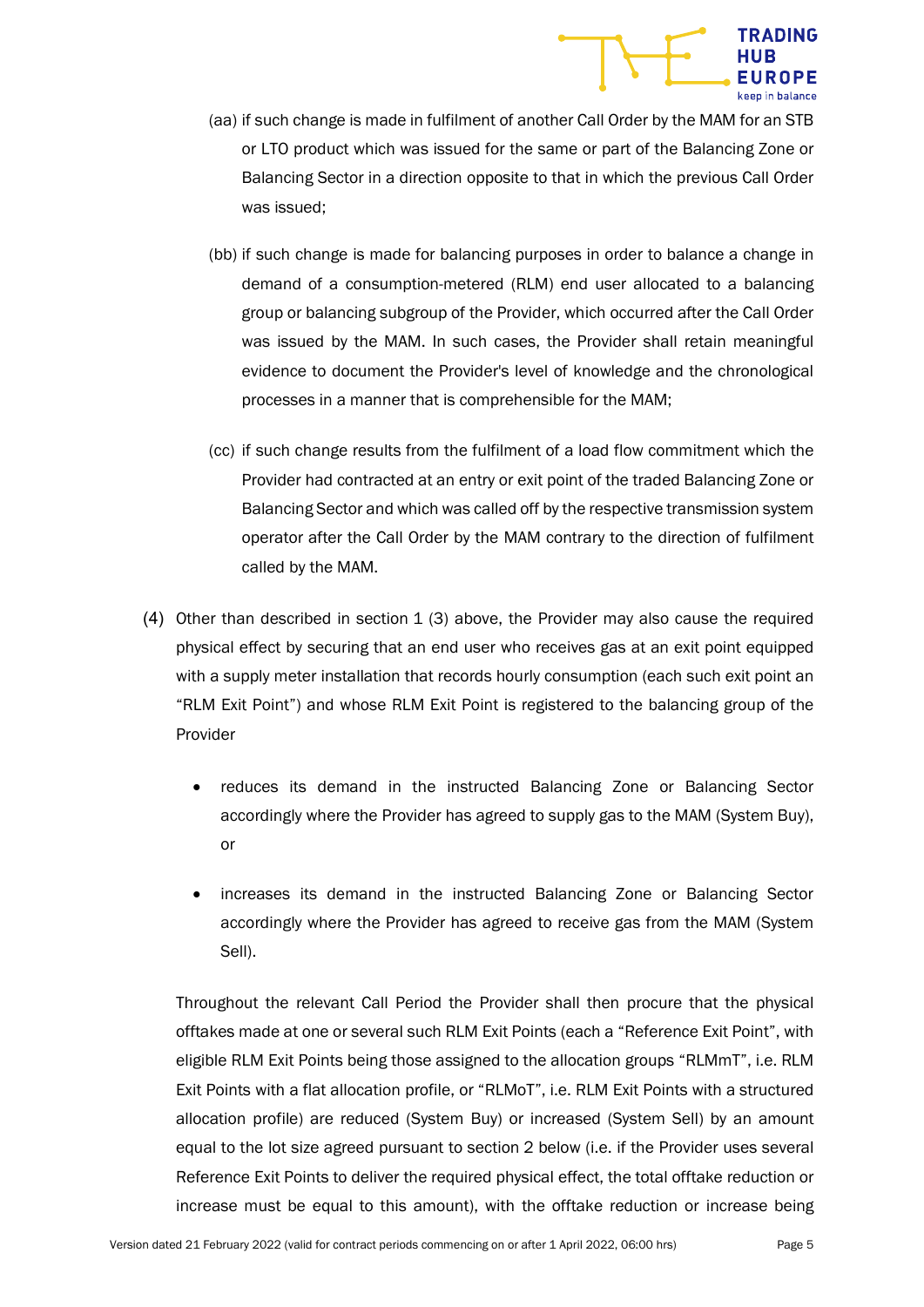

measured in relation to the quantity of gas which was offtaken at the Reference Exit Point(s) in the hour in which the MAM issued the relevant Call Order (the "Demand Response Reference Quantity"). During the Call Period, the sum of the actual hourly offtake(s) of the Reference Exit Point(s) shall, in the case of System Buy, not exceed the difference between the Reference Quantity and the lot size pursuant to section 2 or, in the case of System Sell, shall not fall below the sum of the reference quantity and the called capacity.

With regard to the inputs and offtakes of the Provider of the Entryso and Exitso data series types in the called Balancing Zone or Balancing Sector, section 1 (3) (b) shall apply mutatis mutandis.

The change in consumption made to cause the physical effect in accordance with this section 1 (4) shall be purposefully made in response to the Call Order and shall, in particular, not have already been initiated at the time of the Call Order.

- (5) The Provider is aware that compliance with the above obligations requires entry or exit capacity (as the case may be) at the Delivery Location (i.e. in the relevant Balancing Zone or Balancing Sector) that is at least equal to the delivery rate offered by the Provider and that it is the responsibility of the Provider to procure the availability of such entry or exit capacity.
- (6) Delivering on the relevant Call Order by making use of the virtual gas quality conversion mechanism is not permitted.
- (7) Except where the effect is caused via an end user with an RLM Exit Point pursuant to section 1 (4) above, the physical effect shall always be caused by the Provider itself. The physical effect shall not be caused by any third parties.
- (8) If the Provider culpably breaches its obligations under this agreement, section 8 shall apply. In addition, the MAM shall have the right to issue a warning to the Provider. If the Provider again breaches its obligations under this agreement, even after having received a warning, the MAM shall also be entitled to exclude the Provider from participating in the next tenders for LTO and STB products. The MAM shall have the right, after due consideration of the individual case, to exclude the Provider for up to twelve (12) months after receipt of the written notification submitted by the MAM. The foregoing shall be without prejudice to section 7 of the Prequalification Rules for Participation in the Bilateral Balancing Market and the Terms of Use for the Bidding Platform of the MAM.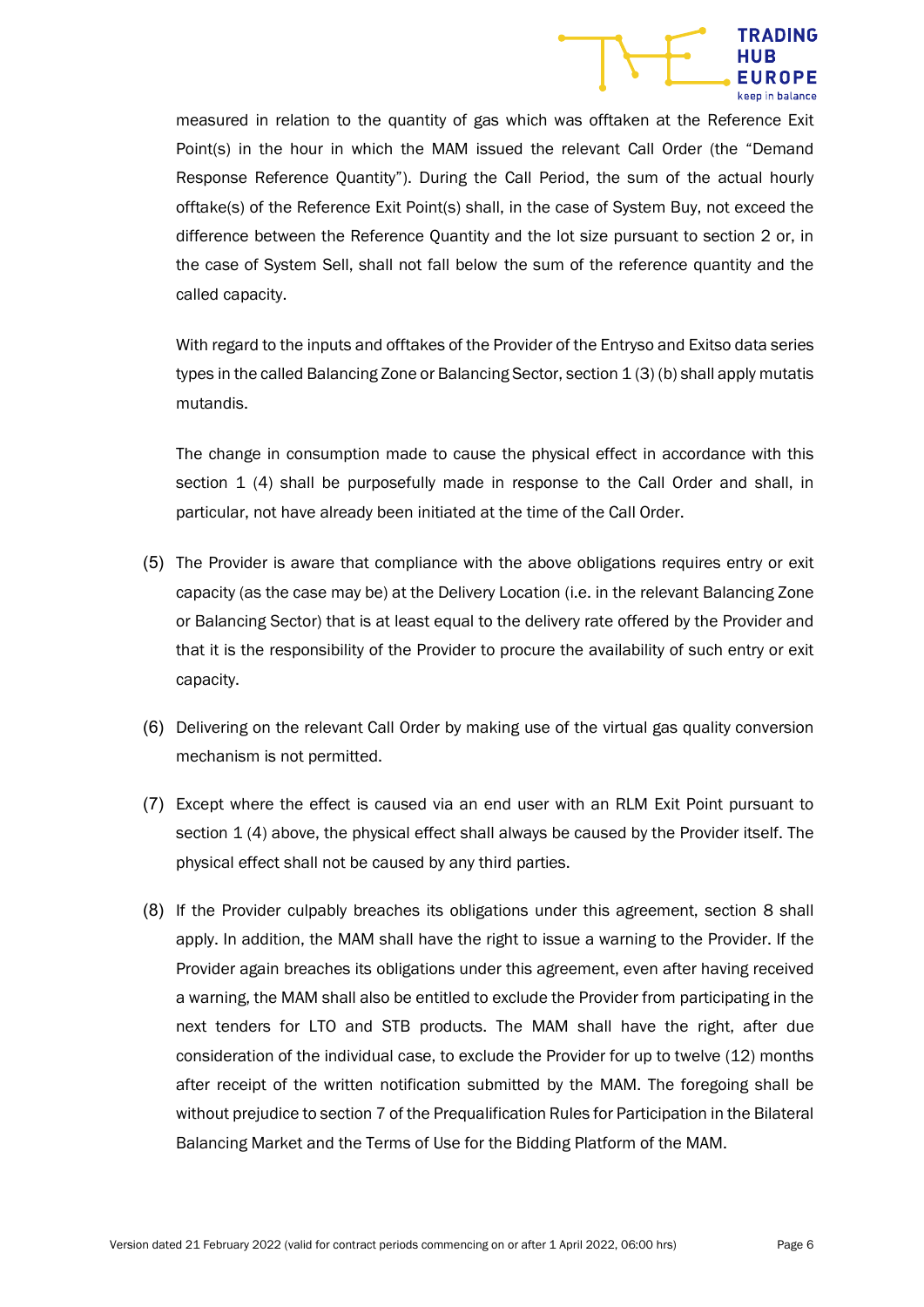

## 2 Lot Size

The lot size specified in an STB Bid must correspond to a delivery rate of at least 10 MWh/h. Bids may also specify a delivery rate greater than this minimum lot size, to be stated in MWh/h and expressed in whole numbers, up to a maximum lot size of 1,000 MWh/h.

## 3 Pricing

On all gas quantities supplied (System Buy) or received (System Sell) by a Provider, a commodity charge in EUR/MWh will be applied, which may result in a payment made either by the MAM or the Provider. No capacity charge will be applied.

## 4 Submission of STB Bids

- (1) In addition to the general provisions pursuant to sections 3 and 4 of the Terms and Conditions for External System Balancing Actions, the provisions of this section shall apply to the submission of LTO bids.
- (2) All STB Bids must specify at least the following information:
	- name of the Bidder,
	- the hourly quantity offered to be supplied (System Buy) or received (System Sell), with due regard to the lot size pursuant to section 2 above,
	- the commodity charge offered pursuant to section 3 of this Product Description,
	- the applicable Call Lead Time, i.e. the response time after which the Provider must start supplying (System Buy) or receiving (System Sell) gas on receiving a Call Order from the MAM. The Call Lead Time applicable in each case must be expressed in whole hours and must be equal to or greater than one (1) but not greater than twenty-three (23) hours,
	- a Balancing Zone or Balancing Sector as a location to supply (System Buy) or receive (System Sell) gas (Delivery Location) in accordance with the tender2,

<sup>&</sup>lt;sup>2</sup> There may be deviations from the presentation on the bidding platform. The specifications of the Terms and Conditions for System Balancing Actions, this Appendix as well as the respective tender shall be binding. All other technically possible information provided by the Provider shall be provided on a voluntary basis and shall not become a binding part of the contract unless provided for in the aforementioned documents.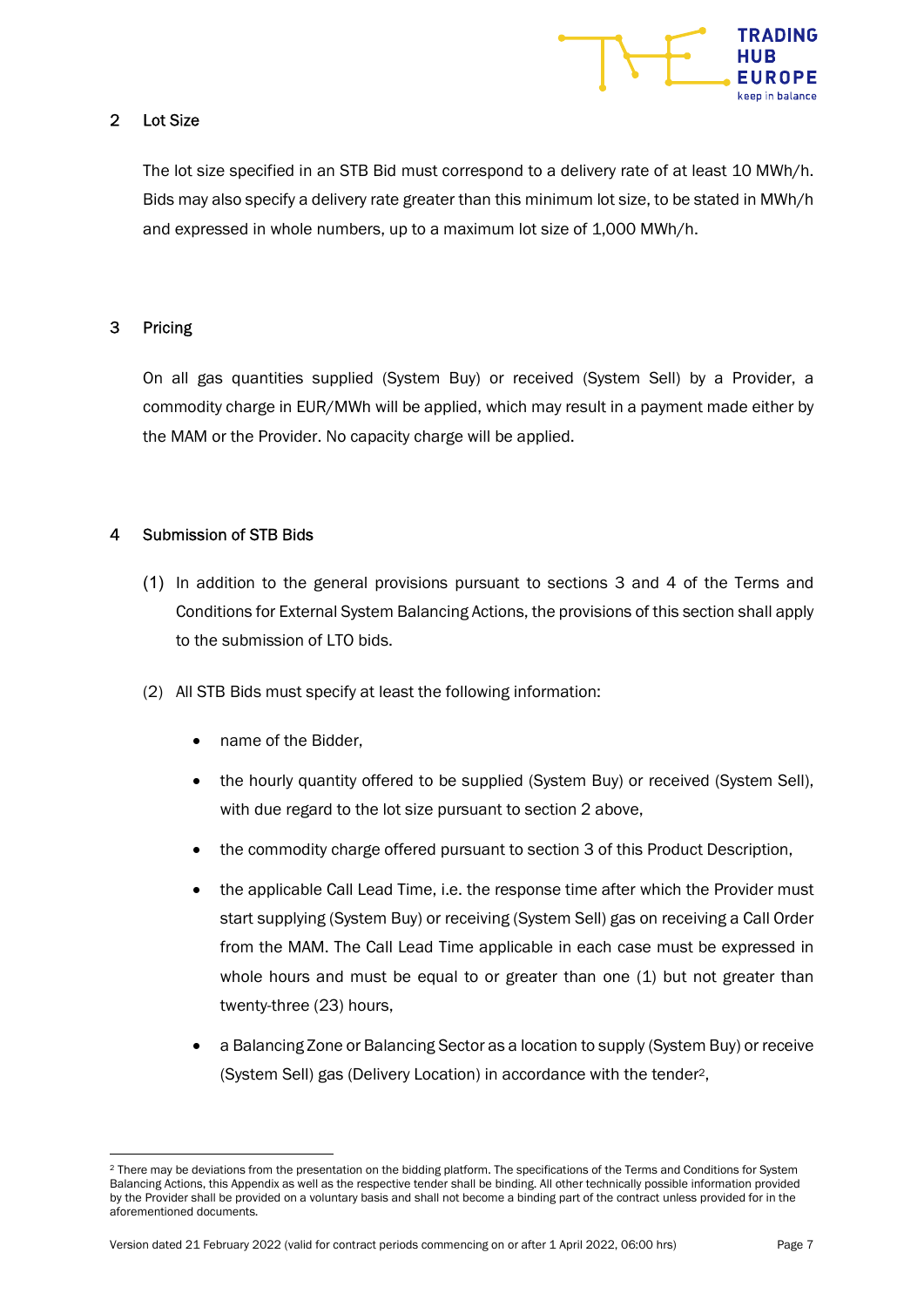

- the number of the relevant balancing group contract registered by the Provider in the gas quality of the respective Balancing Zone or Balancing Sector (Delivery Location) to which the bid refers
- (3) The contract is concluded in accordance with section 5 (6) of the Terms and Conditions for External Balancing Actions when a Call Order for the bid is issued.

#### 5 Call Orders

- (1) In addition to the general provisions pursuant to section 6 of the Terms and Conditions for External System Balancing Actions, the provisions of this section shall apply to the process of issuing of Call Orders.
- (2) The MAM will issue a Call Order by sending a message in the MAM-specific REQEST data format ("MAM-REQEST") to the Provider. The Provider shall confirm receipt of the Call Order with a confirmation message in the corresponding MAM-specific REQRES data format ("MAM-REQRES"). This reconfirmation message is for control purposes only and does not affect the validity of the contract in respect of the relevant Balancing Product.
- (3) In the event that a Call Order cannot be issued using MAM-REQEST for technical reasons, the Bidder shall be informed by telephone and by e-mail or in another suitable manner in text form via the contact point specified by the Bidder as part of prequalification process. In this case, the Provider shall confirm the Call Order accordingly by telephone and by email or by other suitable means in text form. This reconfirmation is for control purposes only and does not affect the validity of the Call Order in respect of the relevant Balancing Product.
- (4) It is hereby pointed out that the available LTO Bids for the product variant RoD of the Long-Term Options Product Description ranked at rank 4 will be included in a combined Merit Order List (MOL) together with the bids placed for the Short Term Balancing (STB) Services Product if both are found to be equally suitable, taking into account the Delivery Location selected for the supply or receipt of the gas and the Lead Time pursuant to section 4 (2). The Call Orders for the bids will be issued in accordance with section 6 of the Terms and Conditions for External System Balancing Actions.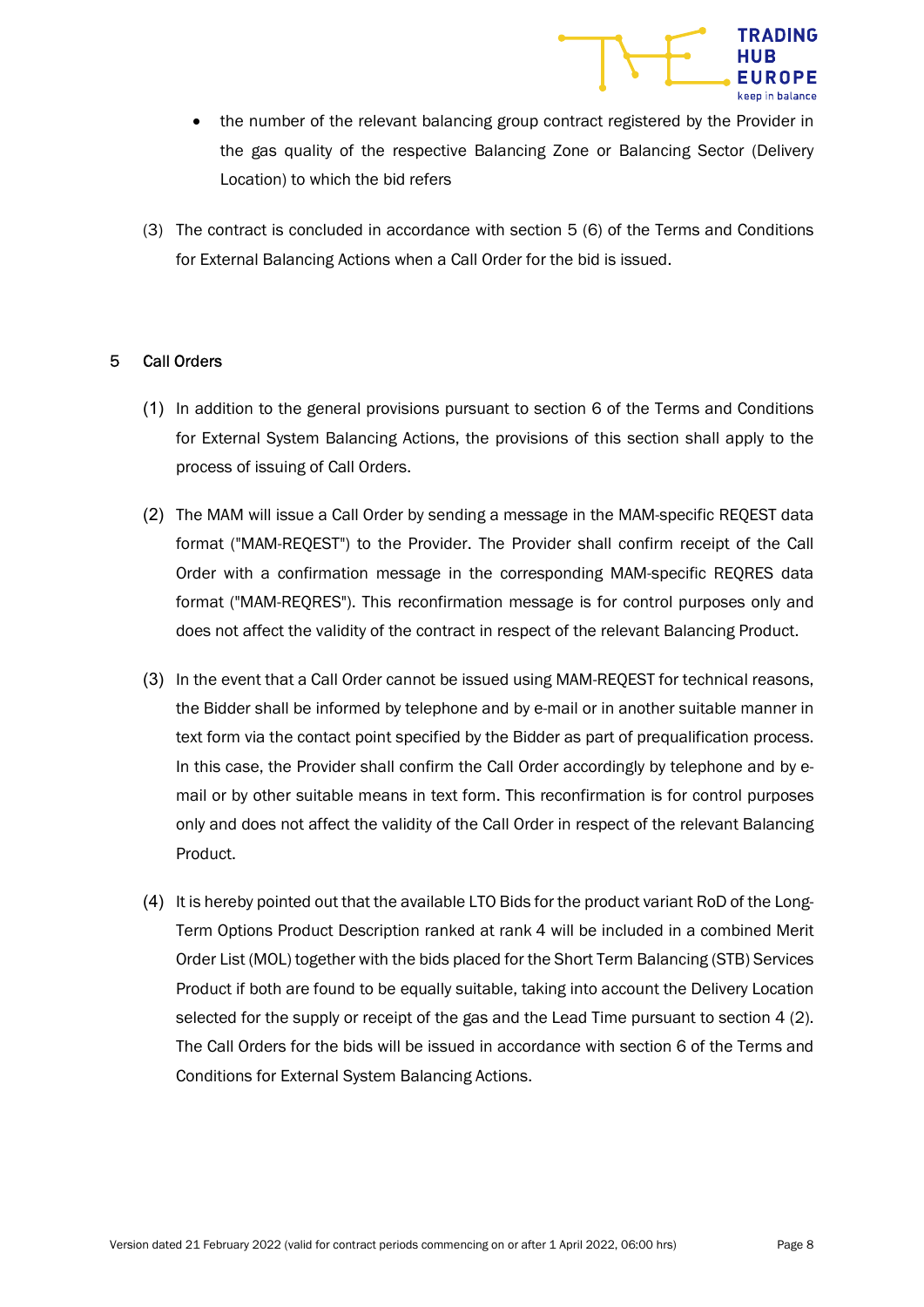

#### 6 Processing of Call Orders at the VTP

- (1) For each Call Order issued by the MAM, the MAM will on behalf of the relevant Provider as well as in its own name make a nomination (single-sided nomination) at the VTP in accordance with the provisions set out in section 7.2 below for a gas quantity in the relevant gas quality (high CV gas and/or low CV gas) equal to the quantity stated in the corresponding REQEST message. As part of this process, the quantities of several Bids of the Provider for which the MAM has issued Call Orders will be nominated together in the respective balancing group for each gas quality.
- (2) Where a Call Order is issued in respect of an STB Bid for the supply (System Buy) of gas by a Provider, the MAM will submit an output nomination at the VTP for gas to be offtaken from the Provider's balancing group as specified pursuant to section 4 (2) ("VTP Output Nomination"). Where a Call Order is issued in respect of an STB Bid for the receipt (System Sell) of gas by a Provider, the MAM will submit an input nomination at the VTP for gas to be delivered to balancing group as specified pursuant to section 4 (2) ("VTP Input Nomination").
- (3) A fee levied for the use of the VTP will also be levied for the nomination of gas quantities as part of Call Orders issued in accordance with this Product Description.
- (4) The transfer of title in respect of the gas quantities supplied or received as well as the transfer of risk between the Parties shall take place at the VTP for the agreed gas quality (high CV gas or low CV gas).

## 7 Provider's Duty to Prove Compliance with Contractual Obligations

- (1) On request by the MAM the Provider shall prove in a suitable manner that it has duly complied with its obligations under this Product Description, especially, without limitation, that it has caused the required physical effect in accordance with sections 1  $(3)$  to  $1(7)$ .
- (2) The Provider agrees to the MAM requesting relevant evidence and data from the competent network operator, if required.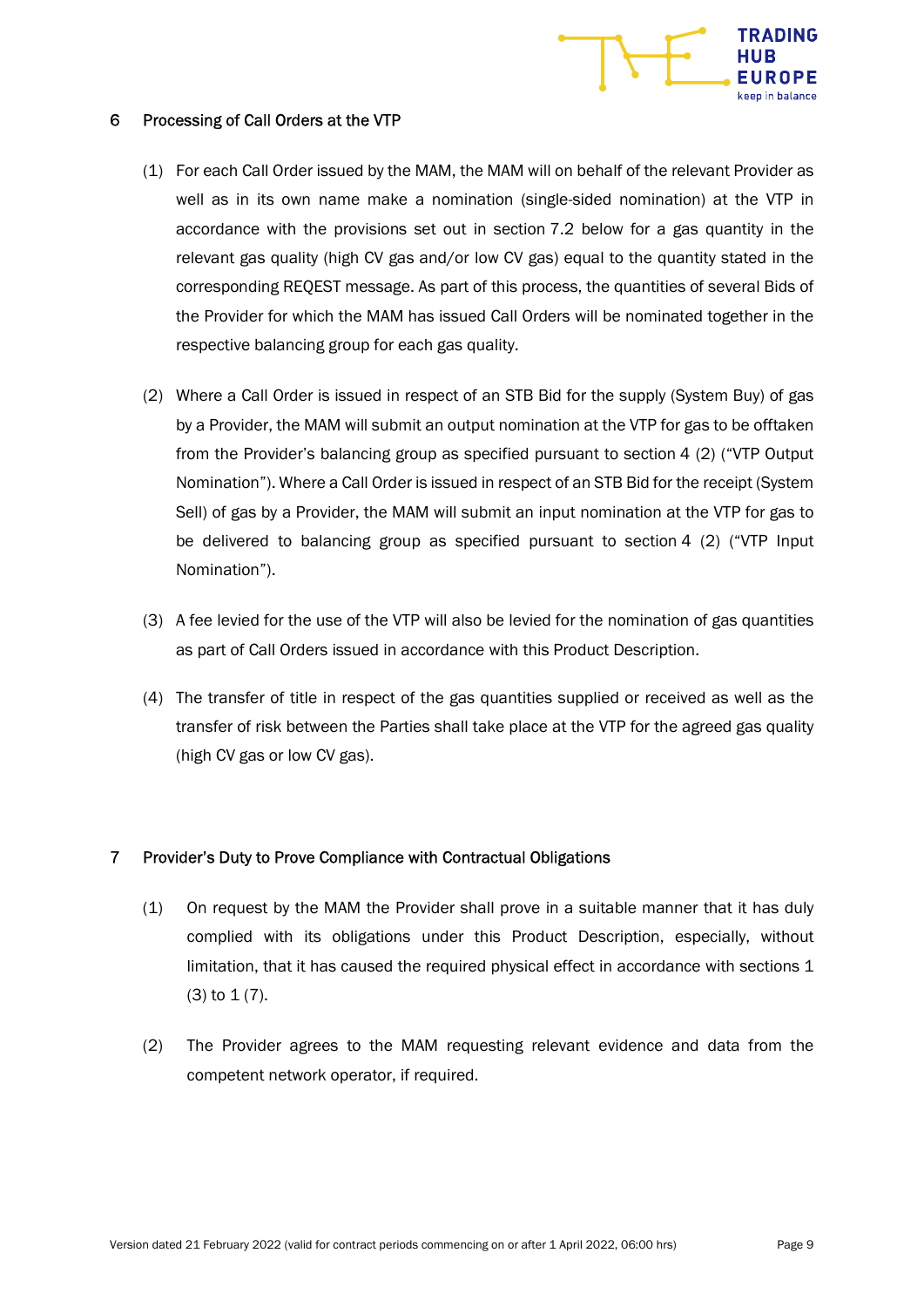

#### 8 Penalty

- (1) The purchase (System Buy) or sale (System Sell) of gas quantities by the MAM in accordance with this Product Description constitutes an important market-related measure pursuant to section 16 (1) para. 2 of the Energy Industry Act (EnWG) for the purpose of ensuring network stability and security. For this reason, the MAM will levy a contractual penalty in accordance with section 8 (2) hereinbelow if a Provider fails to comply with its obligations under this Product Description either in whole or in part in any single or several hours of a Call Period . The foregoing shall not apply where the Provider submits evidence to the MAM that it cannot be held responsible for the breach in question.
- (2) The amount of the penalty to be applied shall be determined in accordance with the following formula:

 $P = PR * CF$ 

where

 $P =$  Penalty in EUR due for any breach of obligations

 $CF =$  Fee in EUR due for the Call Order pursuant to section 8 (1) and (2) of the Terms and Conditions for External System Balancing Actions, determined for the STB contract affected by the breach of obligations on the relevant Gas Day; if the MAM has called several offers of the Provider, they will be treated as a single STB contract within the meaning of section 3 (3) of the Terms and Conditions for System Balancing Actions for each single tender, product variant, call direction and Balancing Zone or Balancing Sector.

To determine the penalty rate, the MAM will first determine the Shortfall Rate according to the following formula:

 $SR = SQ / CQ$ 

where

SR = Shortfall Rate in percent (rounded to two decimal places in accordance with good commercial practice)

SQ = Shortfall Quantity of the STB contract affected by the breach in kWh, i.e. the requested quantity for which a physical effect was not or not properly delivered

CQ = Call Quantity of the STB contract affected by the breach in kWh, i.e. the total quantity of gas requested from the Provider as part of the relevant STB contract